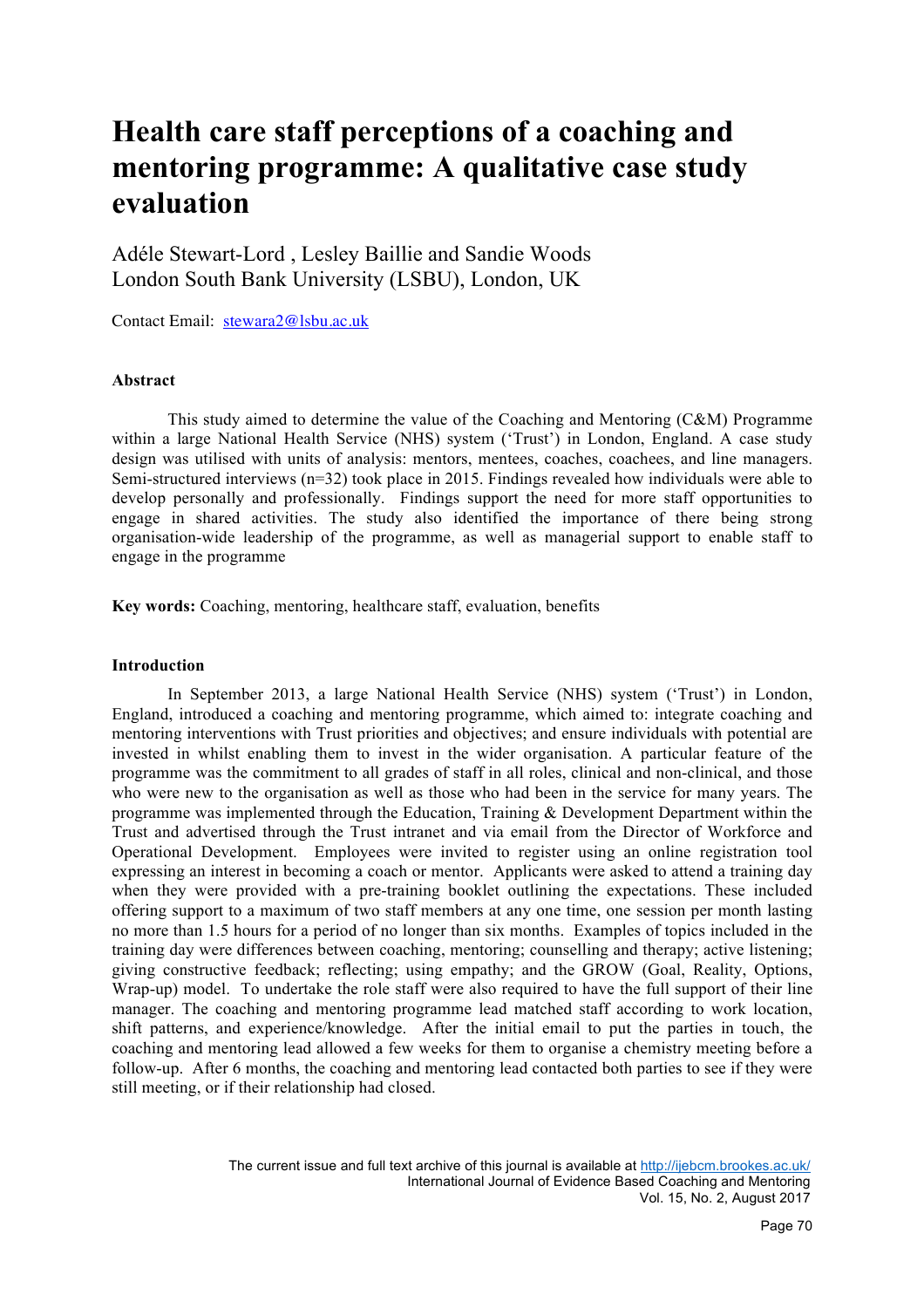This paper reports on the findings from a qualitative case study that aimed to determine the value of the programme from staff perspectives. At the start of the evaluation, 170 staff had been trained to be coaches / mentors with an additional 160 staff members putting their names forward to be involved in the programme.

## **Literature review**

The literature search sought to identify empirical studies published between January 2004 and July 2014 focussing on mentoring and coaching. The review drew on publications in relation to health policy, professional body guidance, professional practice and empirical research. Peerreviewed research studies within the United Kingdom (UK) and other countries were considered for inclusion. Due to the large amount of published literature, mentoring and coaching studies pertaining to nurse training, were excluded from this review, to ensure the review was focussed on mentoring and coaching in the workplace for healthcare staff. A total of 24 research studies were identified as relevant to the review, of which few were conducted in the UK (5) or in healthcare organisations (13). The literature review included research in mentoring and coaching, which are outlined below.

## *Mentoring*

According to Siu and Sivan (2011) mentoring is regarded as involving a voluntary and mutually beneficial relationship in which one person who is experienced and knowledgeable (mentor) supports the maturation of a less-experienced person (mentee). In a qualitative retrospective study examining the mentorship experiences of psychiatric nurses Siu and Sivan (2011) identified four interrelated themes that inform the mentor-mentee relationship: becoming acquaintances; developing a bond; feelings of being included and obtaining affirmation. These areas were considered key to successful mentorship in psychiatric nursing and suggested a relational mentorship process. Further qualitative studies such as those involving in-depth interviews were suggested to gain more insights into mentoring practices through the experiences of those who undertake the role.

Thorndyke et al (2008) conducted a longitudinal, mixed method study to evaluate 'successful' mentoring in relation to job outcomes and satisfaction, from mentors' and mentees' perspectives. Results showed that 85% of participants reported a significant enhancement of skills related to initiating and negotiating a new mentoring relationship, and 92% stated that the project would have a significant impact on their future careers. A similar mentor programme was conducted in the UK for specialist and general practitioner (GP) registrars in order to meet the healthcare needs over the following 5-10 years (Warren et al, 2008). Qualitative results showed positive feedback from mentors and participants regarding the programme.

Williams et al (2009) discussed the use of mentoring to develop leadership and managerial skills in nurses in an Australian hospital. They used a mixed method approach with questionnaires and focus groups and results showed positive feedback from mentees. Specht (2013) identified that new academic nursing staff who were mentored experienced significantly lower levels of role conflict and role ambiguity than those who were not mentored. The study highlighted the importance of strategies such as mentoring to provide support and role clarification for staff who undertake new roles (Smith and Boyd, 2012). A more recent study aimed to identify key components of an effective mentoring relationship identified by protégés-mentor dyads in an academic setting (Eller et al 2014). There were eight themes that described the effective components of a mentoring relationship: 1) open communication and accessibility; 2) goals and challenges; 3) passion and inspiration; 4) caring personal relationships; 5) mutual respect and trust, 6) exchange of knowledge 7) independence and collaboration and 8) role modelling.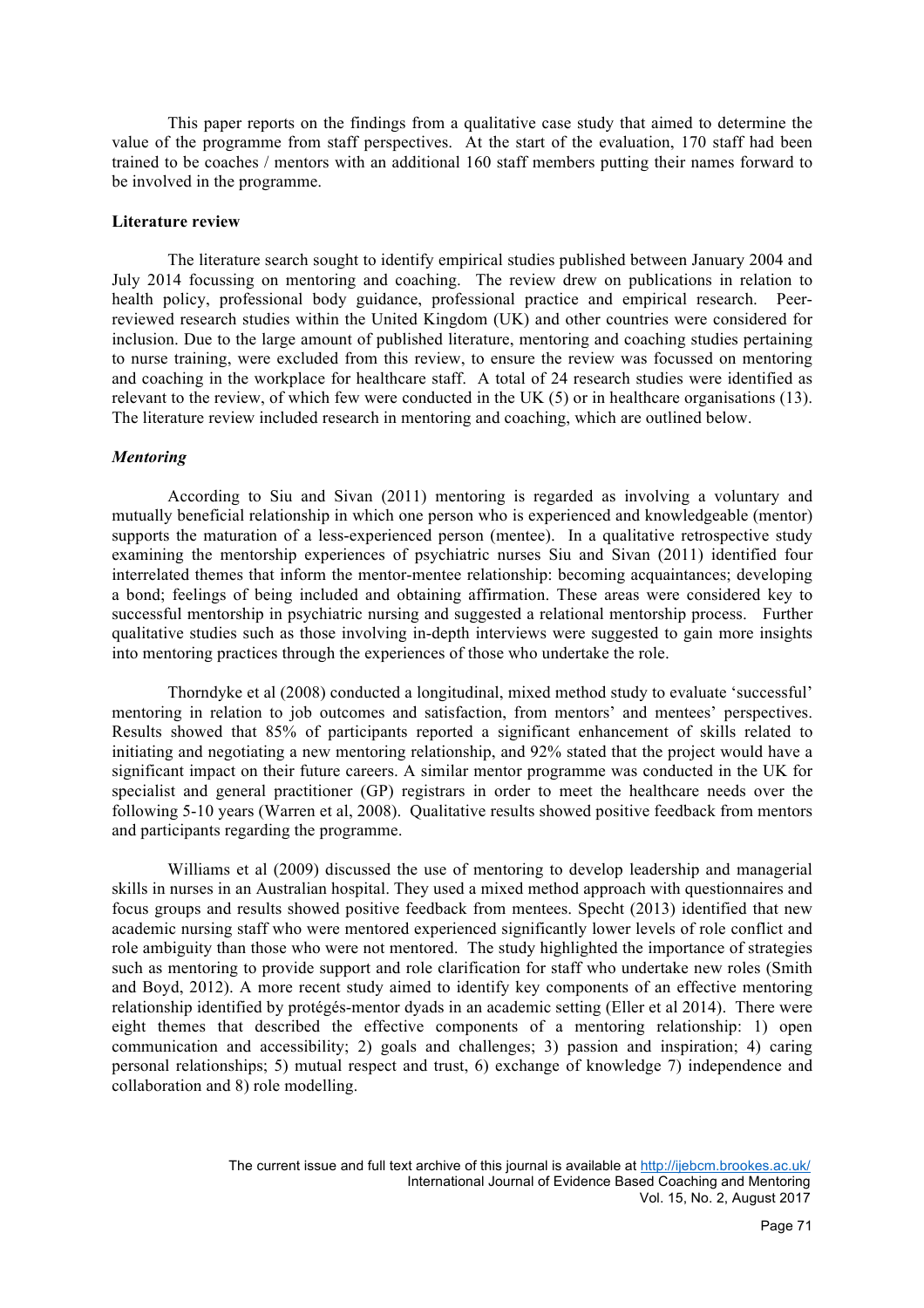A mixed methods study undertaken in the UK showed that the nature of a mentor relationship falls between formal and informal support, with emphasis on non-judgemental listening and confidential sessions that offer a highly valued intervention (Greenwood and Habibi 2014). The findings highlighted the perceived benefits of mentoring to be more than just information sharing but also emotional support and problem solving facilitation. Other studies have also focused on examining the formal versus informal mentoring relationships. Egan and Song (2008) aimed to determine whether participation in formal mentoring programmes made a difference in protégés' work-related outcomes. A randomized field experimental study was undertaken to compare the impact of high and low-level facilitated mentoring programmes on new employee's performance and perceptions about their jobs and organisations. Employees who participated in the high-levelfacilitated mentoring programme reported greater levels of job satisfaction, organisational commitment and manager performance ratings. Mentoring is also associated with career benefits. Ghosh and Reio (2013) conducted a meta-analysis of studies that examined the benefits associated with mentoring for mentors. Results showed that the provision of career support, psychological and role modelling mentoring support were associated with five types of subjective career outcomes for mentors: job satisfaction; organizational commitment, turnover intent, job performance and career success.

## *Coaching*

Passmore and Fillery-Travis (2011) provided a frame of reference for researchers to build on previous work in the coaching domain. The authors identify the evolution of coaching research by outlining three phases in relation to research methodologies: In the first phase initial studies focussed on defining the phenomenon of coaching and scoping studies. The second phase studies focussed on theory building methods and interventions, often using case studies and small qualitative research studies. The final phase studies shift to randomized control trials or meta-analyses to determine efficacy of the intervention across organisations and methods. The authors note that qualitative studies have a valuable role in understanding the richness of human interaction in coaching, and advocate the use of both academics and practitioners as participants in an inclusive attempt to contribute to research.

The Institute for Employment Studies (IES) on behalf of the NHS Institute for Innovation and Improvement carried out an evaluation of coaching in the NHS (Sinclair et al 2007), that focussed on two elements of the NHS coaching portfolio: internal coaching and the external coaching register. This study was the first of its kind to evaluate across the NHS and included a large sample from diverse staff groups (coachee, coach, and where appropriate, a third party participant such as sponsor or line manager). The evaluation employed a primarily qualitative approach, consisting of telephone interviews. Results showed that personal benefits included an increased sense of motivation and enthusiasm, and also an ability to deal with frustrations encountered. Results also showed that coaches were getting varying levels of support from their own organisations to continue spending time in providing coaching. The authors recommended determining the value that can be obtained from these types of initiatives given the variability in utilisation of the internal coaching pool and the significant investment that went into creating it.

Ammentorp et al (2013) suggested the use of coaching in hospitals is less than in private and public organisations where coaching is often utilised as a professional development strategy in continuing professional development (CPD). The participants perceived that coaching improved their work attitude and was effective in enhancing core-performance (Ammentorp et al, 2013). Van Oorsouw et al (2014) undertook an exploratory study to determine if different coaching processes had similar patterns in the development of dominance and coherence in interactions between coach and staff. The GROW (Grow-Reality-Options-Will) model (Whitmore 2002) provided the framework for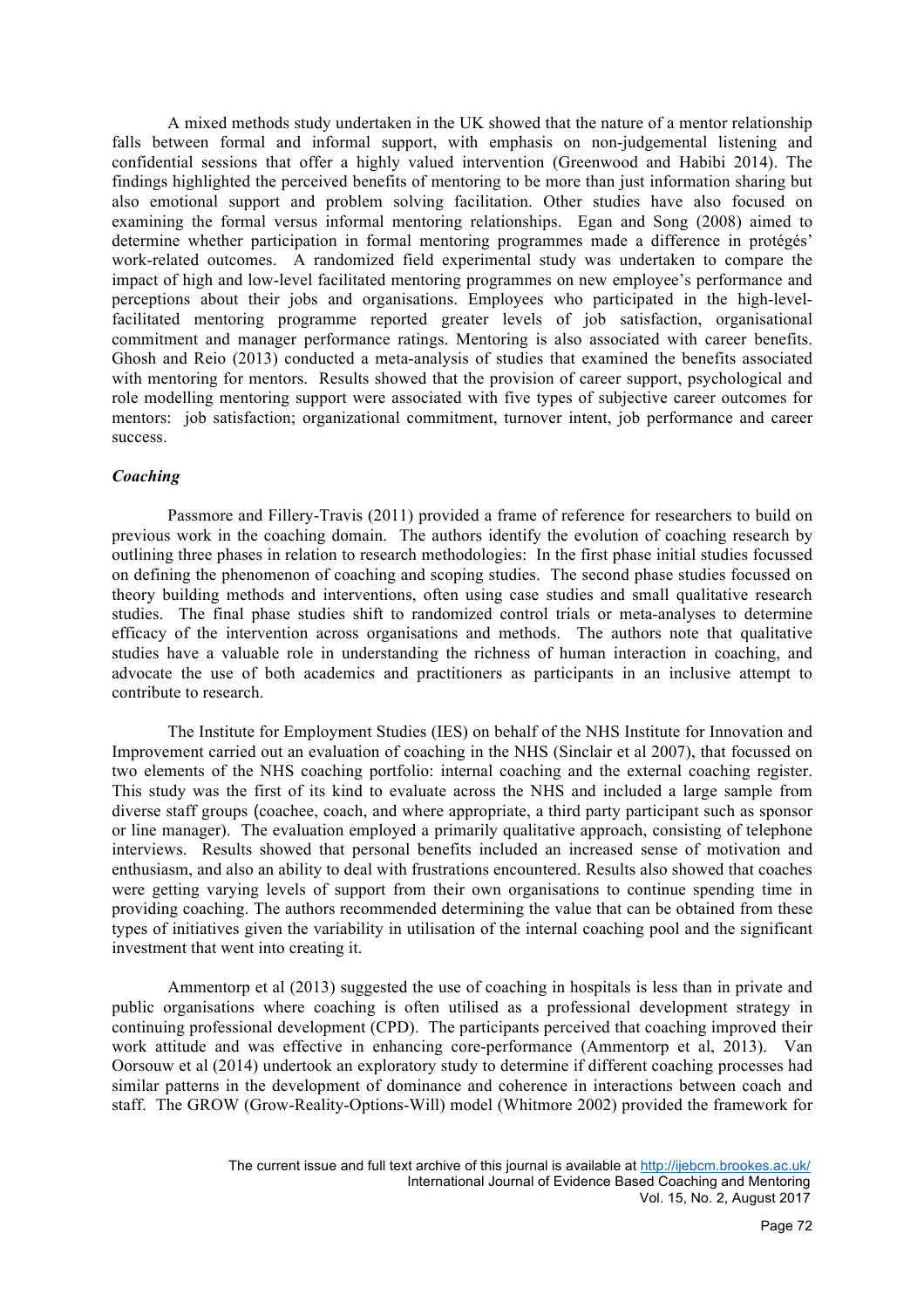the analysis of results. Findings showed that it was not necessary to start the process with a goal as the process led to the clarification of questions and challenges (Van Oorsouw et al 2014). Findings also showed that even though different approaches were used in the various cases, all parties were highly satisfied with the coaching process, resulting in increased engagement in the coaching process.

In a study to explore coaching as a nurse practitioner strategy for improving patient health outcomes the authors found that coaching was very effective in encouraging, inspiring and empowering patients to reach their maximum potential, particularly where lifestyle changes were required (Hayes and Kalmakis, 2007). The review of coaching literature in psychology, sports, business and nursing provided a useful base for discussion around the coaching process and the implications for nursing practice. The review concluded by outlining the need for more healthcare practitioners to actively engage in research that measures coaching effectiveness (Hayes and Kalmakis, 2007).

Patton el al's (2014) study highlighted the use of mentoring and coaching as a resource for supporting clinical leadership development. Findings showed that clinical leadership competencies focussed more on service development than individual development with line managers leading on the decision making with a clear goal in mind. A review of leadership coaching (Ely et al, 2014) included 49 leadership coaching studies but the terms coaching and mentoring were used interchangeably. The models used in the studies included the GROW model, Assessment Challenge Support (ACS) and the Kirkpatrick framework. The review revealed that the relationship and interaction between coach and coachee played a key role in the experience and success.

Salter (2014) used a social constructivist approach to consider how individuals made meaning of knowledge within a social context as a result of interactions with others. Salter (2014) further outlined the need to look at how individuals access coaching and mentoring, the practitioner perspective and whether they were given the option of coaching or mentoring. Gray (2006) stated that evaluation methods were dependent on the philosophical approach of the evaluator and the objectives of the evaluation. The author identified five distinct schools of thought applied in coaching evaluations: Experimental; Decision Making; Professional Review, Illuminative, and Goal free evaluation. The Illuminative evaluation allows for an open approach to seek the views of participants and recognise their varied perceptions, gaining a collective understanding of a programme within an organisation across a range of stakeholders. Gray (2006) advocated the use of case study methodology with qualitative data collection methods such as in-depth interviews to gather data for evaluation.

In summary, results from mentoring studies have identified the importance of considering both the mentor and mentee in the mentorship relationship. Most studies reported positive outcomes associated with the measurement of mentorship initiatives in a wider range of healthcare settings. The studies reviewed provide an in-depth analysis of the influence of mentorship on existing roles and they determine how mentorship programmes enable individual development. As regards coaching, studies within the healthcare sector identified areas of good practice and personal benefits associated with coaching for both the coach and coachee. However, some studies also identified the need for more structured processes to deal with issues that arise as a result of the coaching process. The studies also recognised the need to identify the influence of coaching on the role of individual and their work practices. Overall, the literature review highlighted benefits from various mentoring and coaching programmes for particular employee groups. However, no studies reported on the value of an integrated mentoring and coaching programme offered to all employees within a healthcare provider organisation, as at the study site, and therefore the current study aimed to address this gap in the literature.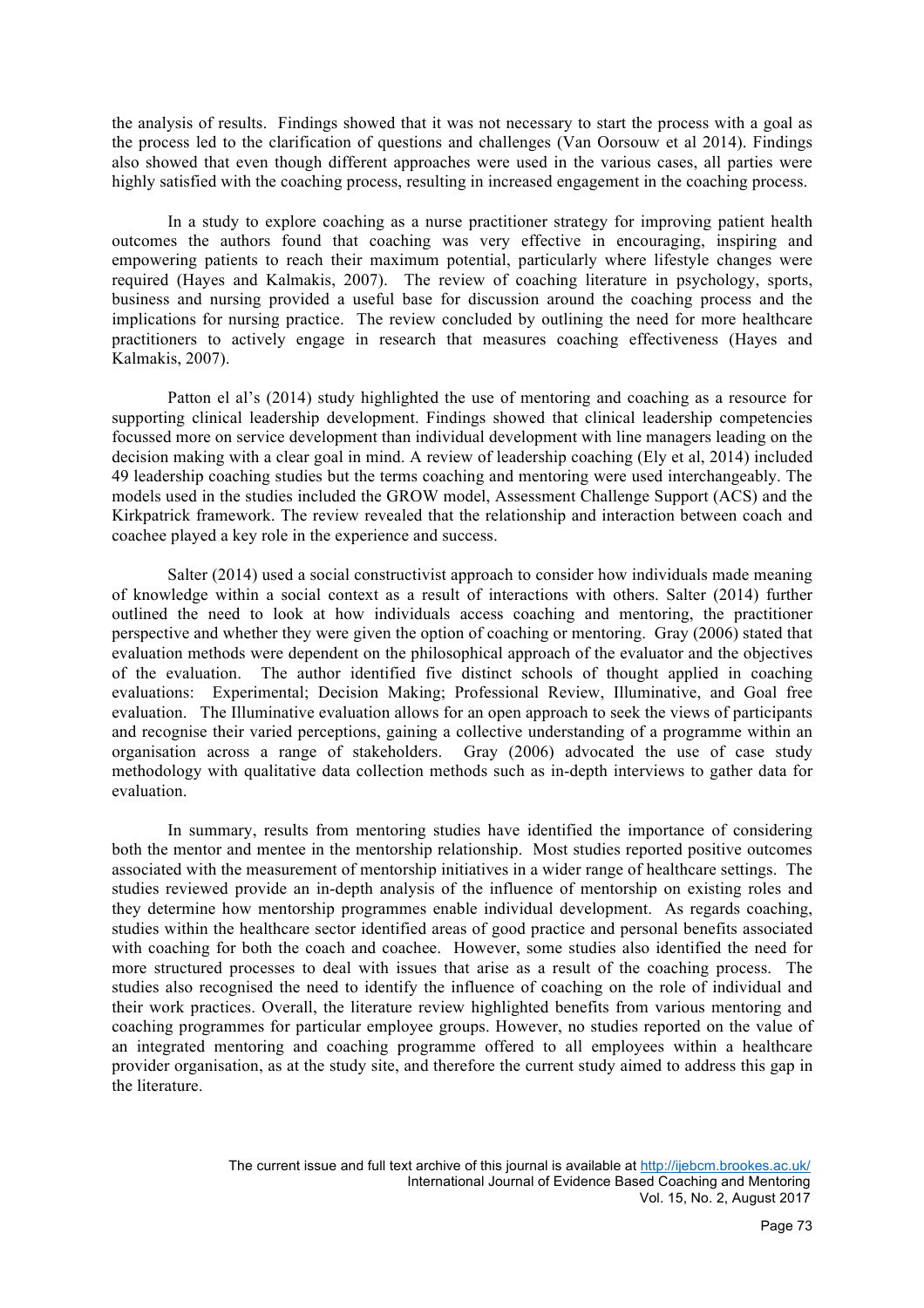## **Methodology**

The aim of the study was to determine the value of the coaching and mentoring  $(C\&M)$ programme, with specific objectives being:

•To investigate the experiences of mentors, mentees, coaches and coachees and their line managers, in relation to the C&M programme

•To explore perceptions of how the C&M programme has influenced mentees'/coachees' current roles •To determine the facilitators and barriers to the C&M programme within a large NHS Trust

•To explore any perceived benefits to the Trust, from the perspectives of mentors, mentees, coaches and coachees and line managers

A case study design is suitable for studying a contemporary issue within context and where the boundaries of a phenomenon (in this case, C&M), and the context (an NHS Trust), are not clear (Yin 2014). Using Yin's (2014) case study approach, the C&M programme within the Trust is a single case with embedded units of analysis studied (mentors, mentees, coaches, coachees, and line managers). A case study design can include multiple data types (Yin 2014), but as the study objectives focused on staff experiences and perceptions of the programme, data were collected through individual semi-structured interviews with a range of programme participants. The data collection period was from January 2015 – February 2015.

## *Setting and participants*

The Trust comprised two large hospitals and community services. The programme lead for mentoring and coaching within the Trust had a database of staff mentees, mentors, coaches, and coachees. An initial email invitation with an information sheet was sent to all staff who had completed the mentorship/coaching programme and the 6 coaching/mentoring sessions. From those staff members who responded, a purposive sample of mentors, mentees, coaches and coachees were invited for interviews, to ensure there were a range of staff included: clinical and non-clinical, varied seniority, and from both hospital and community. Those staff who were not invited for interview were thanked for their interest. Unfortunately, manager recruitment was limited with only two managers being interviewed. There was a smaller pool of managers to recruit from and it seemed that the busyness of the Trust impacted on them feeling unable to offer their involvement.

## *Interviews*

Semi structured interview guides were produced from the literature review, with slightly different guides for 1) mentors and coaches 2) mentees and coachees and 3) managers. Interviews were conducted by experienced university staff who were trained in interview skills. Five pilot interviews were conducted and analysed in January 2015 and these included one participant from each unit of analysis. Data from the pilot interviews were included in the final analysis.

## *Data analysis*

All interviews were audio-recorded with the participants' permission and then transcribed, anonymised and reviewed for accuracy. The data were analysed using Ritchie and Spencer's (1994) 5 stage framework approach:

1) Familiarisation with the data through reading all the transcripts and listening to the audio recordings;

2) Development of a thematic framework drawing from the literature review and themes from the data.

3) Application of the thematic framework to all the data, using NVivo (Version 10) qualitative data analysis software;

4) Charting of the data, enabling systematic comparisons between data sets.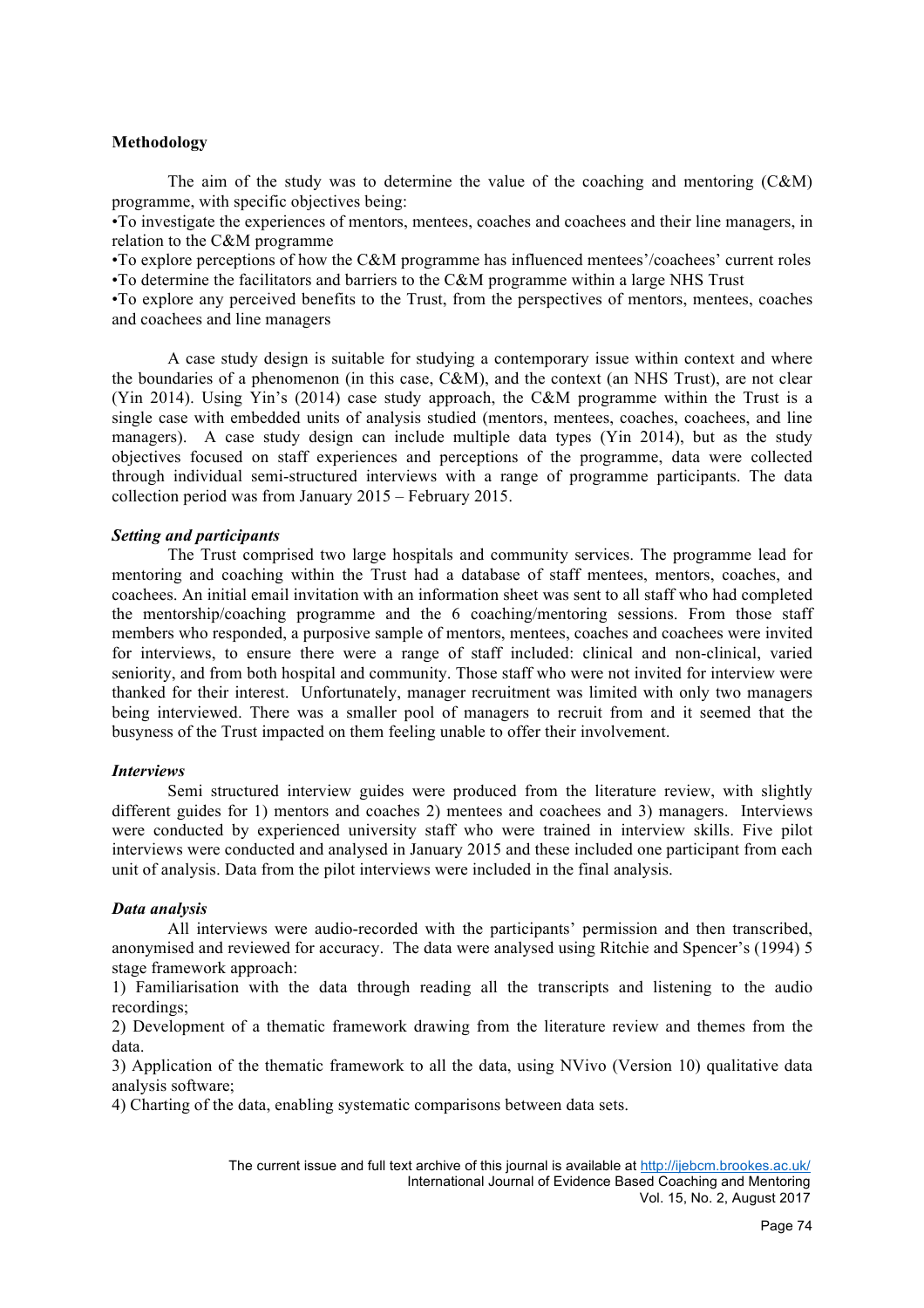5) Analysis of the charts for patterns and associations, between and within each unit of analysis. Codes were clustered together to form a sub-theme that captured the aggregated contributions. These sub-themes led to development of themes that adequately captured the contours of the coded data.

# *Quality of the study*

Lincoln and Guba's (1985) criteria for trustworthiness of qualitative research (credibility, dependability, transferability, confirmability) were used as a framework. The credibility of the findings was enhanced by reviewing the transcripts throughout the analysis to make sure that all conclusions were grounded in the data and the team's critical review of the design during regular meetings. Dependability of the findings was ensured through use of the interview topic guides, the team's critical review of the pilot interviews and the degree to which the research team followed up and clarified the meanings of the relevant aspects of answers. The description of the study setting and sample demographics will assist potential transferability of the findings to other settings. Confirmability was addressed through clarifying the research team's position in the Trust as a research team comprised of healthcare academics who were not involved in delivering the C&M programme.

## *Ethical considerations*

The evaluation was registered as a service evaluation through the Clinical Governance Department on the Trust Clinical Audit database. Ethical approval was granted by the university research ethics committee (UREC 1464). The participants were invited to take part on a voluntary basis. The interviews took place in a private seminar room or office. Prior to starting the interview, the researcher confirmed consent. All data were anonymised and stored securely on password protected computers.

# **Findings**

There were two themes, each of which has several sub-themes and these are presented with data extracts.

## **Theme 1: Facilitating and constraining factors to the coaching and mentoring programme**

This theme outlines the factors that enabled or constrained the C&M programme and highlights variations in perceptions across different groups. The sub-themes are: Understanding coaching and mentoring; Enabling the coaching and mentoring process; Leadership of the programme.

## *Understanding coaching and mentoring*

This sub-theme included the participants' perceptions around the roles and responsibilities within the C&M process as having a clear understanding of their role was seen as an enabler for the programme. Whilst there was a common understanding of each role, which was explained in the programme preparation, in practice the role of the coach and mentor were perceived with different nuances, particularly between managers, clinical leads and staff in non-managerial positions. For example, one coachee's perception of the coach's role highlighted being helped to improve their work:

*Somebody who helps you to identify, to improve your work pattern and to find ways in which you can improve in areas that you're finding difficult and ways in which you can just manage your work much better. And that's a summary for me. (Coachee 3)*

However, a coach's perception emphasised how coaching created a safe space in order to help the coachee to develop, in contrast with mentoring, which they perceived was linked to advising: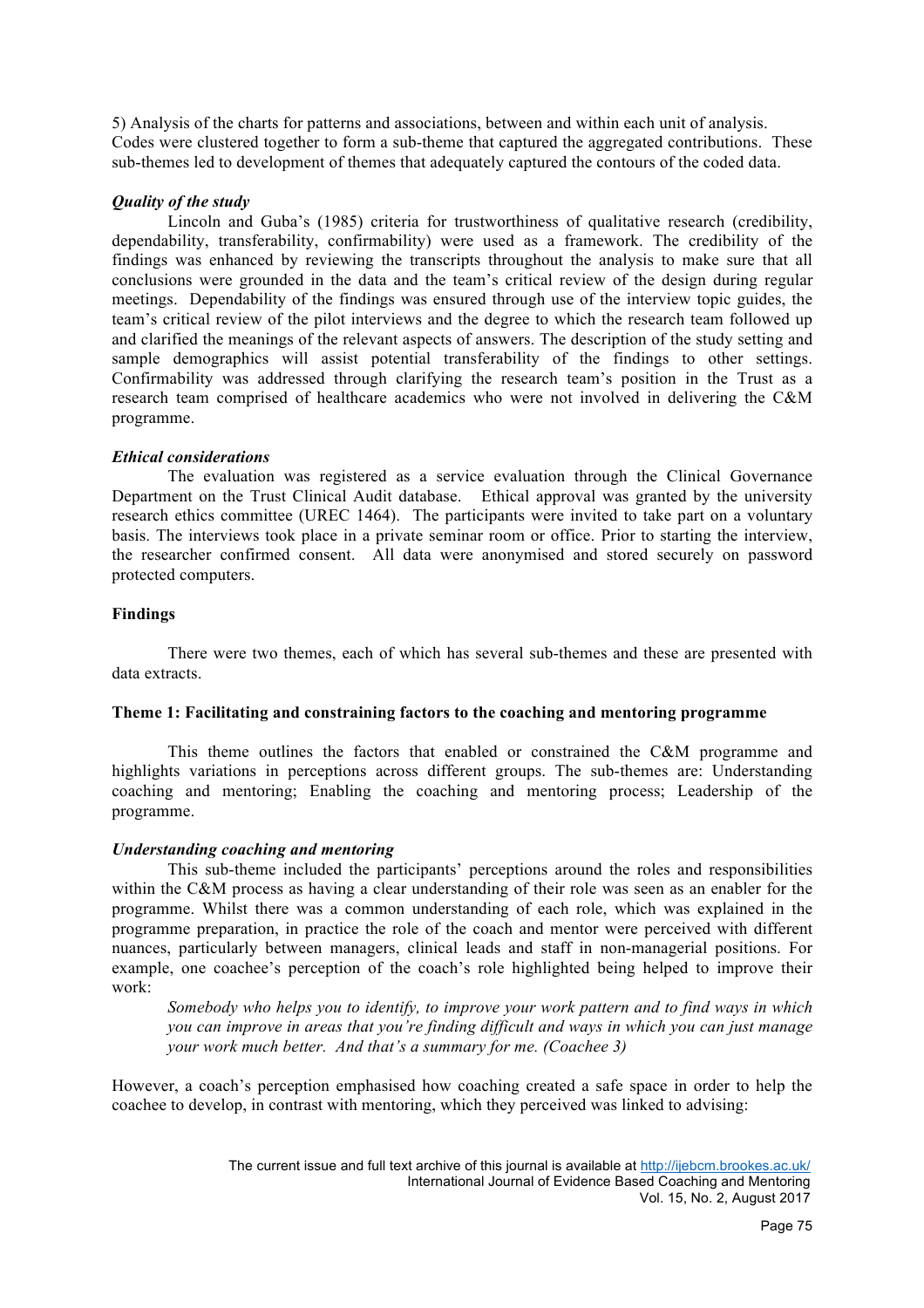*It's about challenging feedback in a sensitive way, it's about creating a safe environment, it's not about giving advice, it's not about mentoring, they own the process, as a coach you're there to help them unlock their own potential really. There are various definitions around coaching but that's how I see the role. (Coach 6)*

A manager noted how staff interpreted the role of coach and mentor differently:

*I can see that the definitions can be quite ambiguous and a lot of people approached me as a coach and I've told them, 'Actually, you need a mentor, not a coach, because I can't help you with that specific problem. (Manager 2)*

A mentor emphasised support and guidance as a key aspect of mentoring:

*The role of the mentor is to support other people within the organisation who may feel that they need some guidance in terms of, it might be around their development or it might be around their existing job role or it may be that they're looking at a career change so they're looking for support and guidance*. (*Mentor 3)*

It was noted that coaches and mentors in particular referred to goal setting as part of the role, however, this aspect was not mentioned as much by coachees and mentees. Some mentees and coachees came to the first session with a clear goal while others needed time to establish goals and some changed and developed goals during the process. Coaches and mentors were able to share their experiences with mentees and coachees to enable goal setting. One mentor's experience was that the priority was to establish a relationship first with goals being better developed after the first meeting:

*The first meeting really for me, and I've found this has worked with my mentees, is to get that trust between us so they know they've got somebody they can come to, and then on the second session we'll talk about goal setting and what are their expectations. (Mentor 5)*

#### *Enabling the coaching and mentoring process*

Participants discussed how the training and preparation they had undertaken were enabling factors for the C&M process:

*There were some about supervision and how to use mentoring, there were some really interesting ones around 'Do you actually know what mentoring means, what are you signing up to?' There were some sessions around theories behind mentoring and actually how or where it started and how it came about. So I've probably been on about four or five different sort of mini sessions around mentoring and coaching and what it means." (Coach 4)*

One of the managers (Manager 2), who was also a coach, discussed the benefits of the training programme and recalled learning the 'GROW' model and practising the skills through role play and she also expressed how valuable the annual C&M conference had been.

Participants also valued the opportunities to meet other coaches and mentors during the training events. For example, one mentor said:

*The other thing that I find is when you go to these courses you are actually also meeting other mentors, you can share your experiences with them and also learn from them as well, so they might say 'Well actually this is what I've done', great, you know, that's something to think about. So I've enjoyed all of them. (Mentor 1)*

Most participants felt that the initial 'chemistry meeting' was very important to allow both coachees and mentees as well as coaches and mentors to engage with the process. They discussed a variety of experiences ranging from informal first meetings to more formal agreements. The importance of this first meeting was highlighted, for example, one coachee explained how an immediate rapport developed: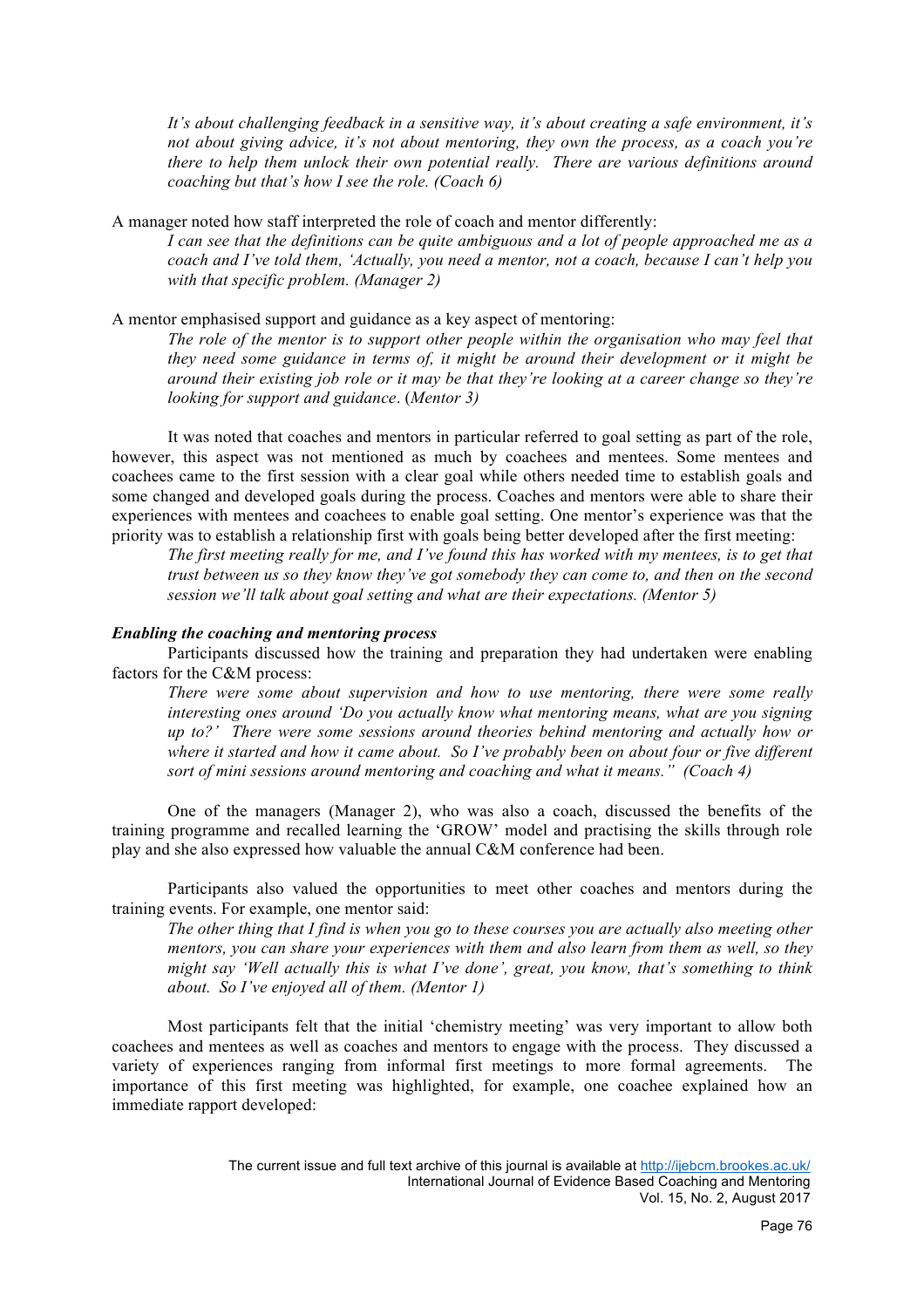*It was immediately obvious that we were going to have lots to talk about and that she was very friendly and nice, and so again just like internet dating or something, she said at the end do you want to do it again and I was like yes, definitely, and I could tell straightaway that it was going to be really beneficial and interesting and pleasant to spend time with her. (Coachee 1)*

Logistics around meeting times, venue and allocated time varied greatly amongst participants, following the initial chemistry meeting. Participants expressed the need for time to meet and this protected time for meetings was an important enabler but could pose a challenge in practice, especially for clinical staff, for example:

*So I think that is the biggest challenge, being released from your clinical duties to go and have that you time. Mine, we had to reschedule through both our work commitments, sometimes she would say that's not a great day because I've got to be out of the office all day, can we reschedule, so the protected time is probably the biggest challenge. (Coachee 5)*

## *Leadership of the programme*

One of the most notable factors discussed by participants was the leadership of the project with many specific references to the C&M programme lead (PL). Participants shared their opinion on the value of both the C&M programme and programme lead as resources for the organisation, for example:.

*I'm really impressed by the scheme. In an organisation this size, just to have something like this. […] here, at this huge institution, one single person has been able to pretty much pull together a programme, that's really, really impressive, and the take up, the numbers are quite high. […] I know that there's constant support and advice being given to coaches that's available. So I think it's a really good scheme and I'm very impressed that we have something like that, it's quite unusual. (Mentor 7)*

Participants made a wide range of comments regarding the role and impact of the programme lead, ranging from practicalities to supervision experiences as well as the programme lead's understanding and use of her knowledge of each person to enrich individual experiences.

In summary, this theme 'Facilitating and constraining factors' highlighted the positive experiences listed by participants and the factors that enabled them to undertake the C&M programme such as clear aims and objectives, training, protected time, and the leadership of the programme. The main constraint identified was finding and protecting time.

# **Theme 2: Developing people: benefits to the individual, organisation and service delivery**

This theme reports on the relationship between the organisation, the C&M programme and the staff who participated. The findings revealed how the organisation (NHS Trust) influenced the programme and, in turn, how the scheme was considered to benefit the organisation through positive effects on staff, which were perceived to improve effectiveness and retention. The sub-themes are: Valuing and growing staff; Retaining staff and career development; Supporting personal development; Effectiveness at work; Organisational culture change

## *Valuing and growing staff*

Participants commented that the commitment of the Trust to the C&M programme indicated that they valued their staff, for example:

*I think it's absolutely brilliant because I don't know many Trusts who are supporting their staff in the same way that we are, and this is coming through the Trust, it's a Trust initiative, managers are signing up to this, staff are signing up to this. (Coach 8)*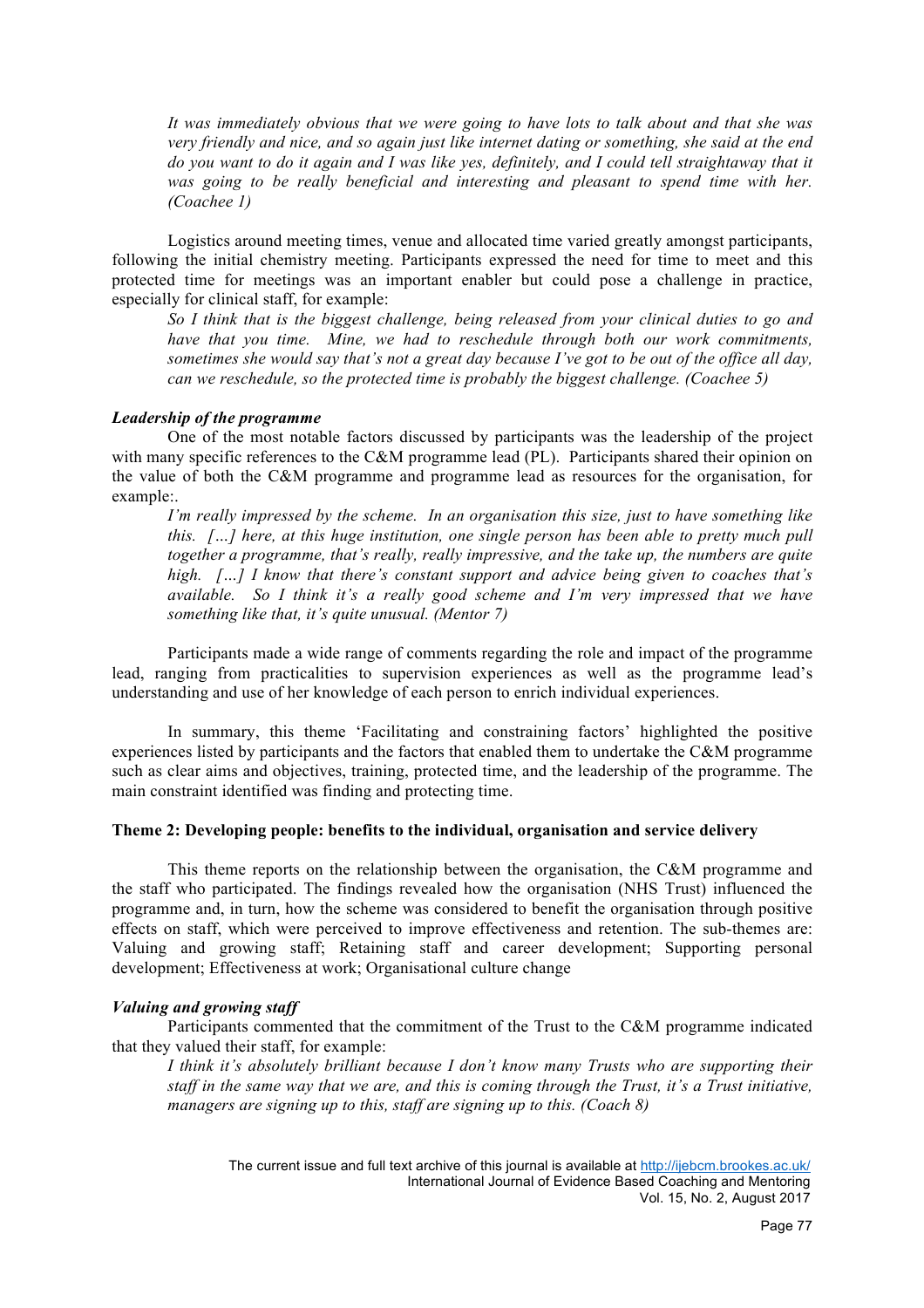*Just feeling that there is a resource there for them to tap into to feel supported. (Coach 7)*

One mentee perceived that the Trust had set up the C&M programme because of the positive impact it would have on staff, which would in turn benefit service delivery:

*They want to help the employees for their career development, so they can increase their selfconfidence, be better at what they do, confident at what they do and also be a happier employee at the workplace so they can ultimately improve the employee's job performance. (Mentee 6)*

## *Retaining staff and career development*

Several staff expressed the view that the C&M programme could support retention and career development:

*I think if you are a manager and you want your staff to progress or you actually think you believe that this person can benefit from the mentoring scheme because it's to do with their career progression. (Manager 1)*

The programme enabled staff to progress within the organisation, rather than feeling they had to leave in order to develop their career, for example:

*I think it's a really good tool to help and support people to progress within the Trust as well because I guess before I had the opportunities that I have now, I always had the mentality of I need to come out of the Trust to go and do something, to go up the ladder, as opposed to try and stay within the Trust and have other experiences to progress within my career, and that's what it helped me to achieve. (Mentor 2)*

#### *Supporting personal development*

Mentees and coachees discussed how they had improved their communication skills, in relation to: active listening, communication style and the ability to present information to a wider audience. Developing good communication skills was linked to increased confidence, team working, managing day to day situations and patient care. Some coaches and mentors highlighted how they had used active listening within their roles and further developed their own skills:

*I do a lot more talking than listening in my job, but I am aware I need to listen more [..] With the two mentees I'm much more conscious of my need to just listen so I've really benefitted from that. (Mentor 7)*

The renewed confidence led to staff feeling better able to fulfil their roles with a positive effect on service delivery:

*I think it affects the service in the way it just makes me a very happy person, and after my meeting I just feel I'm more confident, I've learnt more, I can do things better and I do believe that happy and motivated people do a better job, so overall that affects the service in a positive way. (Mentee 7)*

Manager participants were able to distinguish how the C&M programme benefitted staff in different ways, depending on what areas they needed to develop in, but with a key aspect being to develop self-awareness:

*So for one member of staff they had certain concerns, traits in their personality, [now] they're more relaxed, they feel more confident, they're able to approach situations not in a defensive way, but in a much softer approach, so I think they've become more self-aware of how they were coming across and that has really helped them. The other person I think has learnt, they're very laid back, and they've realised you can't just be laid back in that sort of role and let things go, so they're realising they have to adapt their behaviours at work. (Manager 1)*

## *Effectiveness at work*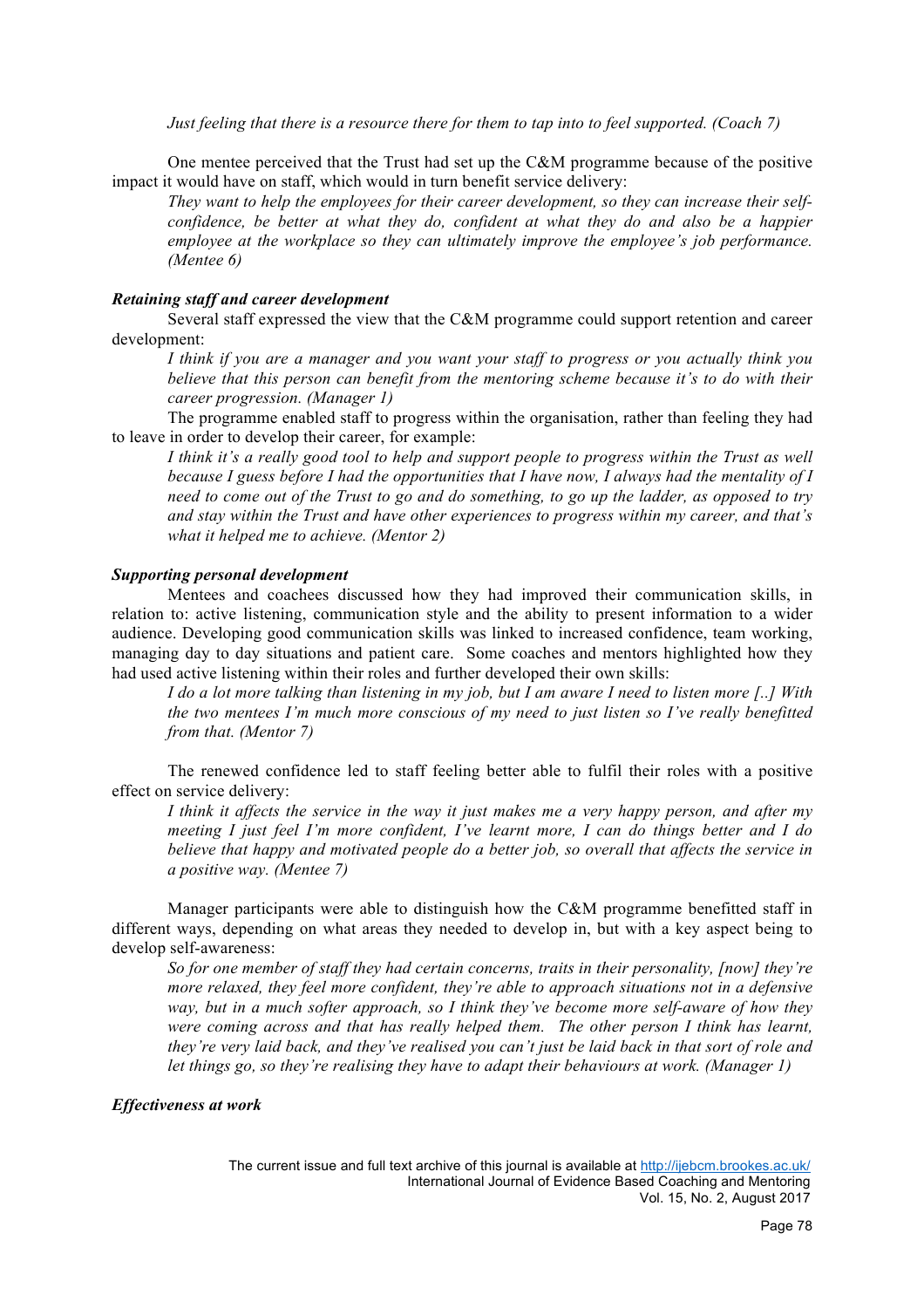A number of mentees and coachees discussed changes in the organisation and the benefits of having someone outside of the team to bring an independent perspective. There were many examples of how the C&M programme supported staff to deal with difficult and challenging situations, for example, one mentee said:

*I feel more in control of what is happening, I feel more in control of my own job role at work. Irritating work relationships have become far less important to me than they were at the start. Yes, I'm just more focused on actually providing a better service in terms of what I'm doing at work. (Mentee 3)*

In turn, a mentor described the value in supporting staff with difficult work situations: *If you can help them with getting through the tough times that they're having, that's not necessarily going to motivate them, but it will help them get through their challenges without going through the management lines. (Mentor 5)*

Similarly, a manager described how coaching could be used to explore specific incidents: *Coaching has helped because they [staff] would take an incident that had happened and then discussed with their coach about that incident and how maybe they should have dealt with it. (Manager 1)*

Participants were able to share experiences of dealing with challenges and how they perceived the C&M programme enabled them to develop the resilience to manage these situations, for example:

*I think it gave me some resilience, a little bit, but also kind of identity. So it gave me some time and that was time to reflect. (Coachee 7)*

*It's nice to step out and then be able to be completely open and honest with another person. And then that person being a coach or a mentor can actually help you identify where the stumbling blocks are and help you work through your dilemmas and challenges. And I think that's the value of coaching and mentoring within this Trust. (Manager 2)*

Staff explained how the C&M programme had increased their ability to work with colleagues, thus improving their effectiveness within the team:

*It helps you identify your personality and the people you work with, and from that you can balance out, where your weaknesses are. Probably their strengths cover up your weaknesses and you can see where their weaknesses are and you can also, because it's team work, you can also balance it out so that you get the work done more professionally, more efficiently rather. […] it identified what kind of person I am, how I can benefit the team more. (Mentee 2)*

A manager of staff who had accessed the C&M programme commented favourably about the positive impact on the whole of the team, and subsequently, on the service delivery:

*Teamwork is much better, you can feel it in the atmosphere, so I think that has made a big difference and I don't have them all emailing and knocking on the door, so definitely, which then makes it better for patients. (Manager 1)*

# *Organisational culture change*

It was perceived that the Trust C&M programme was supporting an organisational culture change. A coach expressed that the C&M programme was part of a whole set of initiatives that were improving the service:

*I think it's starting to affect the service, I don't think it's fully tipped over yet, and there's a lot of things going on in the service, there's a lot of things going on out there; we've got our Fit for the Future Programme and we've got transformation stuff that we're doing and all sorts of stuff going on. So I think it's part of a kind of tapestry which we shall see as a whole that's affecting the service. I do think there are some switched on people that see this [the C&M programme] as being great. (Coachee 5)*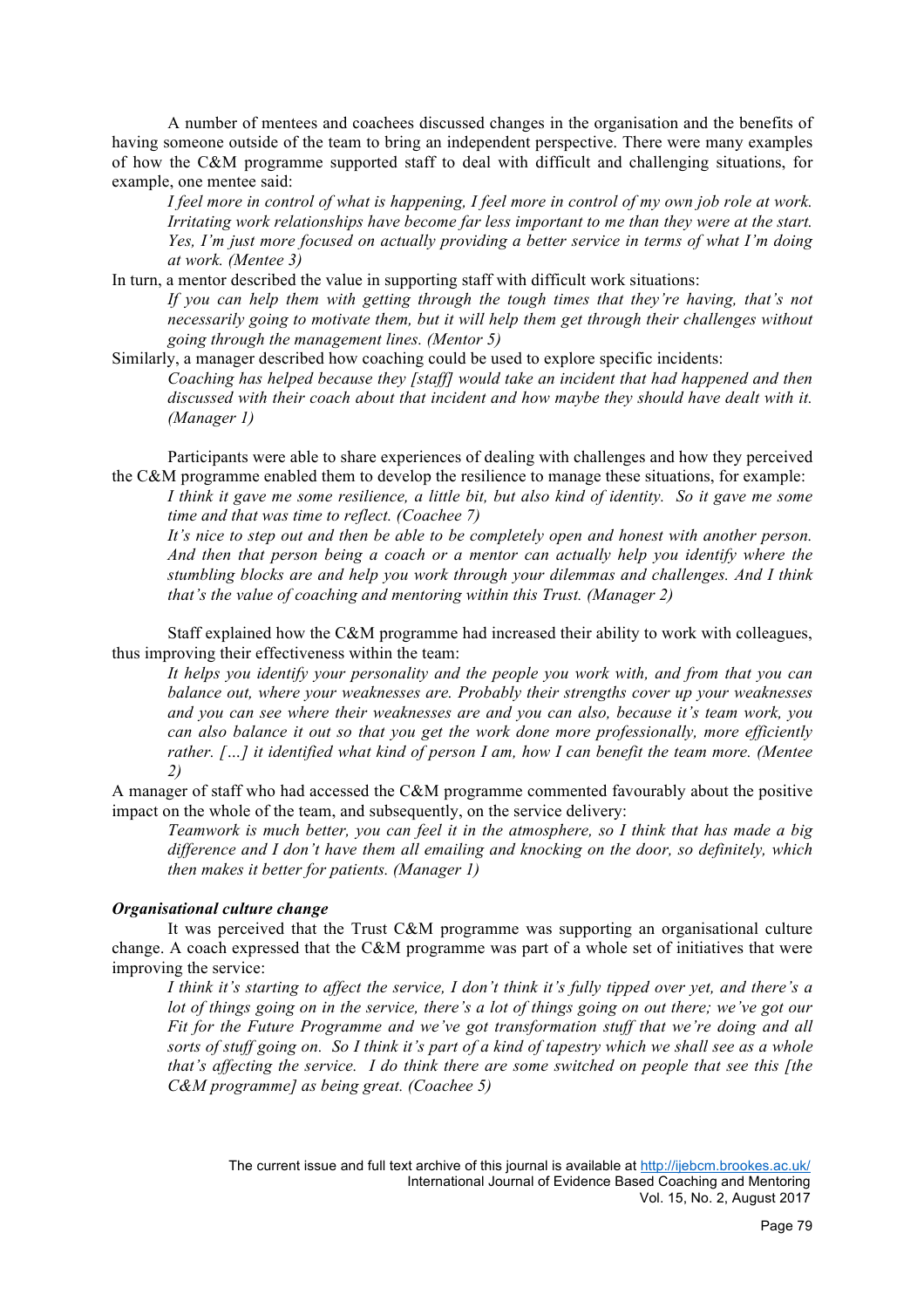One of the managers discussed how the C&M programme supported the move towards a more transparent organisation as coaching was about:

*Giving people permission to go outside and be completely open and honest with somebody else. So, it's just, again, to do with the culture of being transparent. (Manager 1)*

Overall the C&M programme enabled staff to be more efficient in their roles which positively affected the organisation and service delivery.

## **Discussion**

The overall aim of the study was to determine the value of the C&M Programme within the Trust from the perspectives of staff who participated in the programme. The integrated findings are linked to the study objectives and are discussed under the following subheadings: Experiences and Perceptions; Facilitators and barriers; Benefits to the Trust.

#### *Experiences and perceptions*

Participants discussed many positive experiences of mentoring and coaching, supporting previous evaluations of mentoring (Warren et al, 2008; Williams et al 2009) and coaching (Ammentorp et al 2013). They perceived that their improved personal skills enabled them to deal better with challenging situations in the workplace and become more resilient to the demands of their roles. Mentoring was perceived as including emotional support and problem solving and there were positive effects on team cohesion. Siu and Sivan (2011) highlighted the voluntary and mutually beneficial relationship within mentoring. In the current study, there were similar views about the benefits of the mentoring relationship to mentors as well as mentees, particularly in terms of transferable skills such as active listening. C&M provided the opportunity to reflect on situations, develop insights and promote action for effective working relationships. Previous studies have involved participants in senior roles, for example senior doctors (Thorndyke et al, 2008; Warren et al, 2008) but the current study included staff at all levels and grades within the organisation, promoting an inclusive approach, which participants appreciated. As in Thorndyke et al's study (2008), many of the participants commented on how the process has helped them to attain new roles and learn new skills, to enable them to develop and progress. Participants discussed that the C&M programme provided the opportunities for thought and reflection, enabling individuals to assess their decisionmaking abilities and how they deal with problems.

## *Facilitators and barriers*

Hayes and Kalmakis (2007) stressed the importance of accurately defining coaching and mentoring, in order to be able to effectively measure the purpose and intent. In the current study, all participants in the C&M programme were provided with a formalised definition of coaching and mentoring prior to undertaking their respective roles in the programme, as part of the training and preparation. However, findings showed that there were variations in how participants defined and understood the role of coaching and mentoring within their own context. Participants were able to distinguish between the role of coach and mentor but also noted similarities between coaching and mentoring, which have been previously identified in the literature (Baek-Kyoo 2005). Eller et al (2014) identified the key components of an effective mentoring relationship, of which the following were identified in the current study: open communication; passion and inspiration; caring personal relationships; mutual respect and trust; exchange of knowledge; and collaboration. The programme lead played a key role in the initial matching of mentors with mentees, and coaches with coachees but the 'chemistry' meetings were an important starting point in establishing a working relationship. Sanfey et al (2013) discuss the importance of 'personal fit' in relation to values as well as qualities such as active listening skills, flexibility, mutual respect and honesty.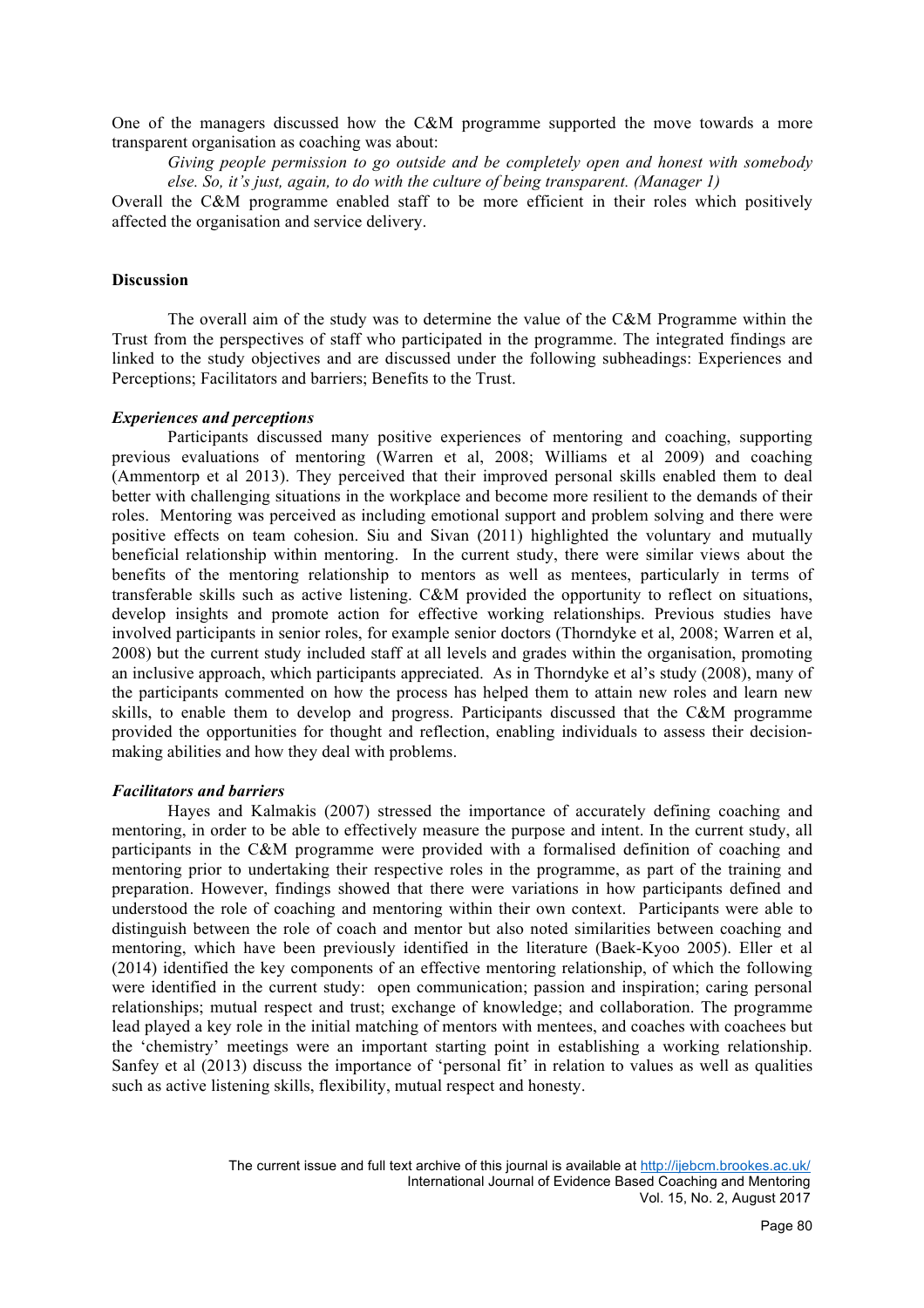The study findings indicated that coaches and mentors had a clear sense of the importance of goal setting, possibly influenced by the use of the GROW model in the training sessions, but there was variation around when goal setting was introduced. Most coachees and mentees were able to set goals after their first meeting and recognised the contribution of their coaches and mentors in enabling this process. This timing did not negatively influence the perceptions of participants in relation to the process but rather enabled them to be more relaxed and less intimidated regarding their initial meetings. Similarly, Van Oorsouw et al (2014) found that it was not necessary to start the process with a goal as the process led to the clarification of questions and challenges. Findings also revealed that even though different approaches were used in the various cases, all parties were highly satisfied with the coaching process, resulting in increased engagement, as most participants were able to continue with a positive C&M relationship after the initial meeting. However, staff were not always able to negotiate suitable time away from the workplace to facilitate the meetings, which made it difficult to ensure continuity and consistency. Therefore, it is important that an organisation-wide approach to C&M includes the commitment to enable programme participants to have the time for meetings.

Findings showed that despite the programme including C&M standardised training for participants, in reality there were diverse experiences of training and preparation ranging from study days to formalised courses outside the Trust. Some participants did not recall undertaking training while others could not recall the titles or specific content of the training. However, many participants felt that their past experience enabled them to be coaches or mentors. Other studies highlighted the need to identify mentoring as a learned skill set to be utilised in a multidimensional setting (Davis, 2013).

The findings also showed that leadership was an important element in the successful introduction and management for the organisation-wide C&M programme. An overwhelming number of positive references were made regarding the programme lead even though no direct question was included in the interview schedule. The programme lead's role included the facilitation and co-ordination of the programme and specifically in matching prospective coaches with coachees and mentors with mentees.

## *Benefits to the Trust*

The findings indicated a number of benefits to the Trust associated with the C&M programme. Most notable was the sharing of knowledge and experience across all levels of the workforce, which led to higher levels of job satisfaction and skills development. These findings are in line with other studies (Thorndyke et al, 2008; Warren et al, 2008), which similarly reported a significant enhancement of skills related to mentoring programmes. Positive effects on staff morale were noted as staff felt valued and invested in to support their careers. All participants felt that they gained from the scheme not only personally but also in relation to their work performance. Ghosh and Reio (2013) identified that mentoring is associated with positive career outcomes such as: job satisfaction, organizational commitment, and career success. There was a perceived positive impact on staff retention as staff felt able to develop their careers within the organisation, rather than feeling they had to leave. Studies from outside of the UK have reported improved retention of staff following the introduction of mentoring programmes (Williams et al, 2009; Tracy et al, 2004).

Ammentorp et al (2013) suggested that coaching improved work attitude and was effective in enhancing core-performance. In the current study, the staff perceived that the C&M programme directly affected effectiveness as staff felt that they were better equipped to undertake their own roles through the support and guidance they received. Even though much of the current study's findings relate to intangible benefits (interpersonal skills, workplace dynamics), the tangible benefits (performance) were also evident, supporting previous research by Fairhurst (2007). The managers in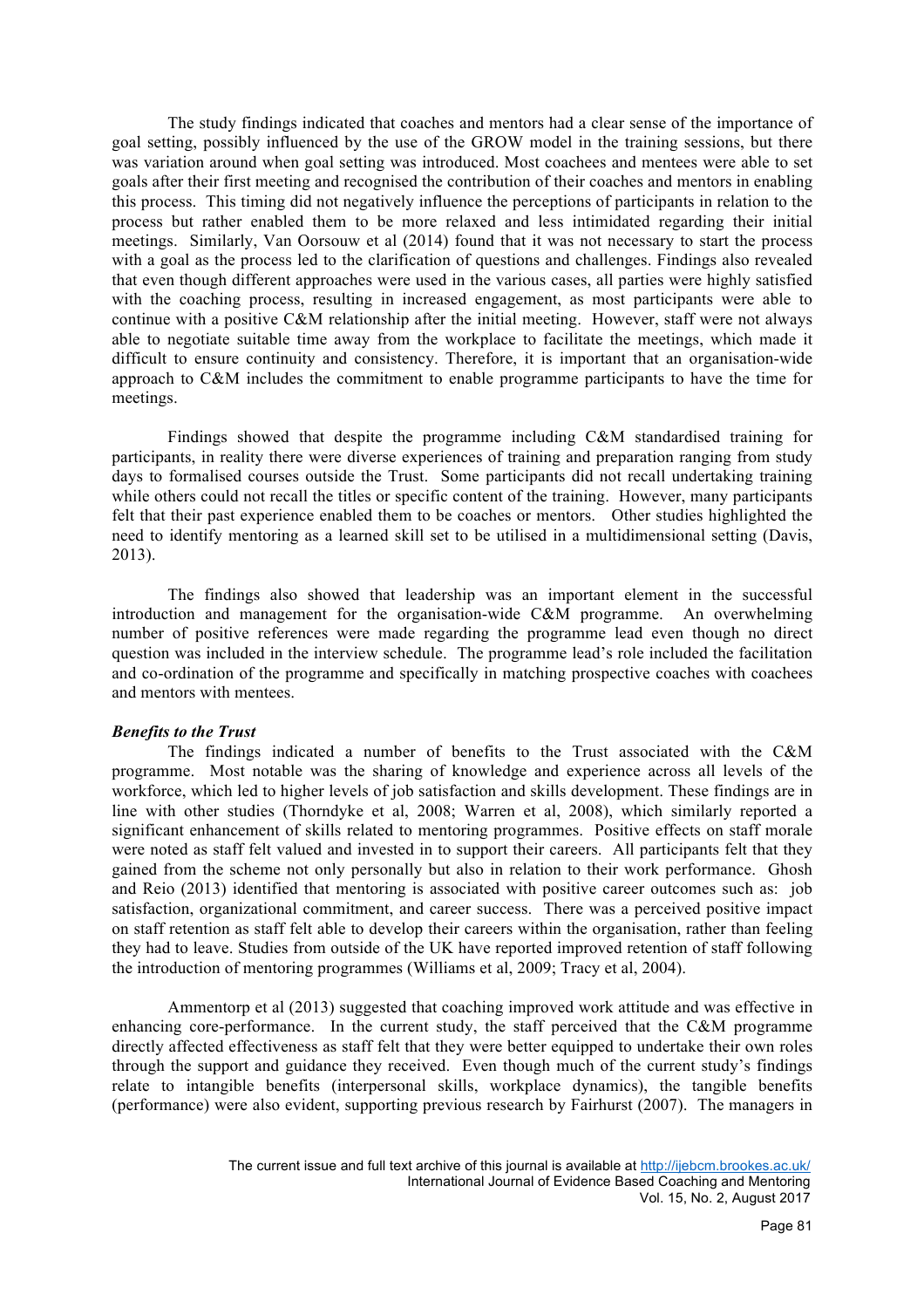the current study supported the C&M programme participants' views about a positive impact on performance; however unfortunately only two managers were recruited to the study. The findings revealed varied commitment from managers in supporting individuals who were undertaking C&M, however, it should be noted that participants did not express negative perceptions. Other studies showed similar findings in relation to organisations providing coaching support (Sinclair et al 2007). Findings from the current study highlighted that implementing C&M in an organisation requires a firm commitment from senior management, stakeholder involvement and a strategy to lead the development, implementation and evaluation, which supports previous research (Leonard-Cross, 2010).

The sessions were identified as helpful in providing a 'mental space' supported by someone who worked in the organisation and understood the challenges. Reflection and self-awareness were developed throughout the process for all parties. The study did not identify any particular approach or reflective tool but mentees and coaches were encouraged to reflect in and on action between sessions and discuss these at subsequent meetings. Xannini et al (2011) incorporated 'writing a letter to yourself' as a reflective writing exercise which they felt differed from speaking because it had a stronger reflective and educational component. It also differed because the discourse was with oneself rather than shared with others. Sharing experiences during the mentoring or coaching sessions and in an interview provided opportunity not only to consider personal, professional or practice development but also reflection and evaluation of the coaching and mentoring scheme.

The study did not specifically set out to identify whether the coaching and mentoring programme would save money but recruitment and retention is a continuing issue throughout the health service and has a direct impact on expenditure. In the current study, participants were able to reflect on previously held beliefs that it was necessary to leave the Trust to progress rather than stay and develop within the Trust. There were changes in beliefs and attitudes but also tangible aspects of having support and guidance in completing application forms and preparing for interview. The coaching and mentoring input served to build skills and knowledge and also confidence to develop in existing roles and progress within the organisation.

With increasing demands on services the C&M programme could be perceived as increasing pressure on and taking staff away from their roles. It was apparent that finding protected time created challenges but this could be balanced against improved confidence in dealing with day to day situations and resilience to work through the dilemmas and challenges in a continually changing health service.

## **Conclusions**

An organisation-wide coaching and mentoring programme, which was open to all staff, clinical and non-clinical and of any grade, was perceived to increase skills in coaches and mentors, as well as the mentees and coachees. The programme also supported the changing organisational culture, in particular, the move towards greater transparency and growing staff within the organisation. Participants reported that the scheme made them feel valued by the organisation and helped them develop in their existing roles. The programme led to staff recognising that they could develop their career within the organisation rather than needing to move, with coaching and mentoring being an enabler for staff to succeed in new roles. Therefore, there were perceived positive effects on retention of staff, though these were not measured within the current study.

The study also identified the importance of there being strong organisation-wide leadership of the programme, as well as managerial support to enable staff to engage in the programme**.** The coaching and mentoring service was an important initiative, to support staff development and to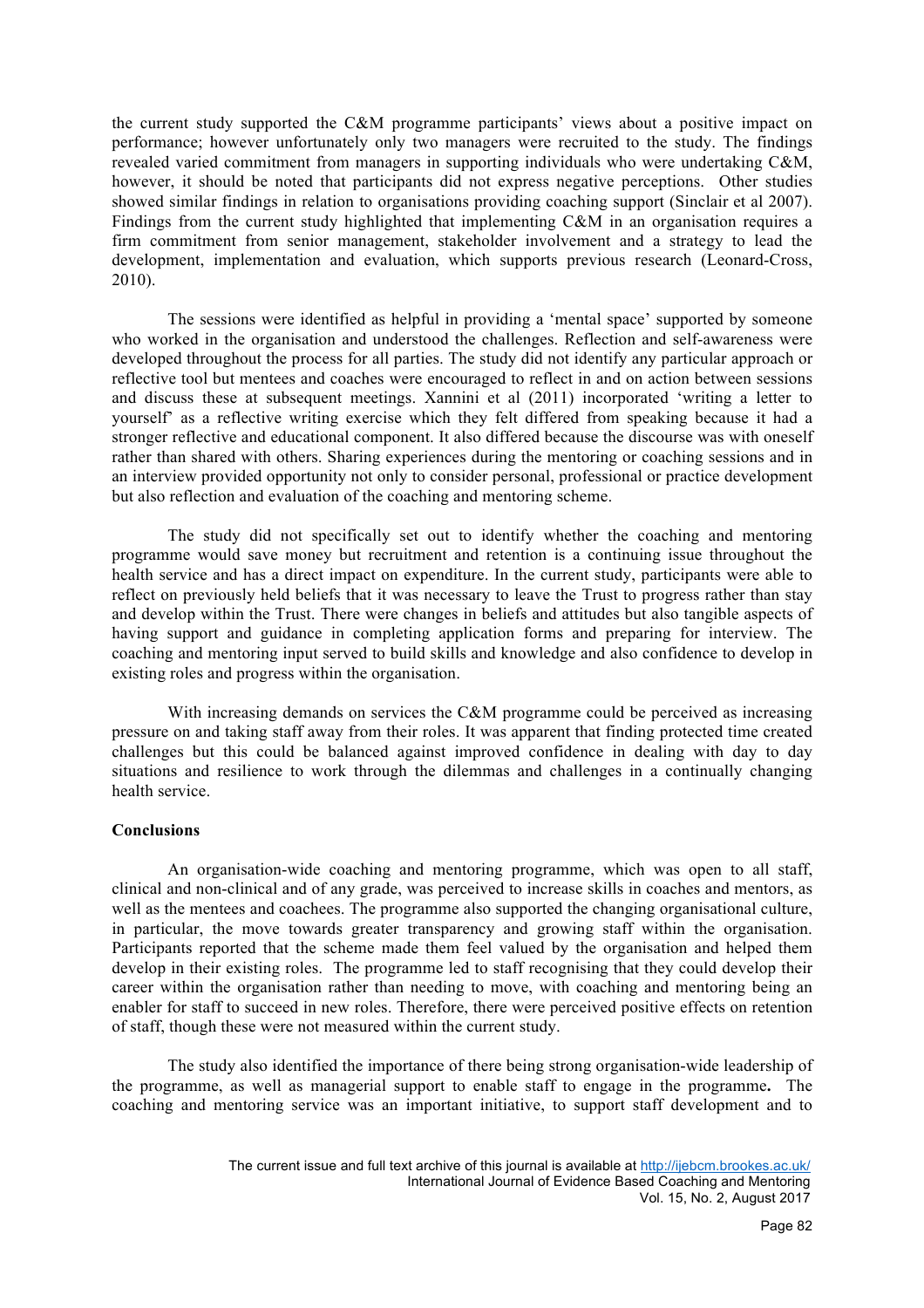deliver sustainable high quality patient care, but there were cost and time implications. These included the coordinator's role in setting up systems, providing training, the matching process, a commitment to the role and working together for up to six months. Managers were required to consider service delivery during these times, which could potentially have an impact on who could participate in the scheme.

Recommendations included further support for the leadership of the programme and a dedicated commitment from managers to support the programme. Further research would be beneficial in following up people who engaged in the coaching and mentoring service to identify whether it achieved the objectives of career management and succession planning, increased job commitment, reduced stress, retention of talent and improved cross-organisational communication. Findings from this study were limited to one organisation, however the researchers aimed to include perceptions from staff in the acute and community sectors. The method of evaluation and perceptions gained from this research could be employed across a wider national and international context. Further research could evaluate how coaching and mentoring programmes across organisations can improve service delivery and contribute to overall staff satisfaction within a wider context.

## **Acknowledgements**

The authors would like to acknowledge the following project team members for their contributions: A. Admani, B. Botha, D. Case, N. Sinclair, (all London South Bank University) and H. Reed (Guy's and St Thomas NHS Foundation Trust (GSTT))

Funding for this project was provided through GSTT Education, Training and Development.

# **References**

- Ammentorp, J.; Jensen, H.I. and Uhrenfeldt, L. (2013) Danish Health Professionals' Experiences of Being Coached: A Pilot Study. Journal of Continuing Education in Health Professions, 33(1), pp.  $41 - 47$ .
- Baek-Kyoo, J. (2005) Executive Coaching: A Conceptual Framework From an Integrative Review of Practice and Research, 4 pp. 462 – 488.
- Bozeman, B. and Feeney, M.K. (2007) Toward a Useful Theory of Mentoring: A conceptual Analysis and Critique. Administration and Society, 39(6) pp. 719 – 739.
- Crisp, G. and Cruz, I. (2009) Mentoring college students: a critical review of the literature between 1990 and 2007. Research in Higher Education, 50 pp. 525 – 545.
- Davies, F.G. (2013) Mentoring in epidemiology and public health training. Annals of Epidemiology, 23 pp.  $524 - 527$ .
- Crisp, G. and Cruz, I. (2009) Mentoring college students: a critical review of the literature between 1990 and 2007. Research in Higher Education, 50 pp. 525 – 545.
- Eby, L.T.; Allen; T.D.; Evans S.C.Ng.T; and DuBois, D.L. (2008) Does mentoring matter? A multidisciplinary meta-analysis comparing mentored and non-mentored individuals. Journal of Vocational Behavior, 72, pp. 254 -267.
- Eller, L. S. Lev, E.L. and Feurer, A. (2014) Key components of an effective mentoring relationship. A qualitative study. Nurse Education Today, 34 pp. 815 – 820
- Ely, K.; Boyce, L.A.; Nelson, J.K.; Zaccaro, S.J.; Hernez-Broome, G.; and Whymand, W. (2010) Evaluating leadership coaching: A review and integrated framework, The Leadership Quarterly, 21, pp. 585- 599
- Egan, T.M. and Song, Z. (2008) Are facilitated mentoring programs beneficial? A randomized experimental field study. Journal of Vocational Behavior, 72 pp. 351 - 362
- Fairhurst, P. (2007) Measuring success of coaching. Training Journal, 7, pp. 52 55.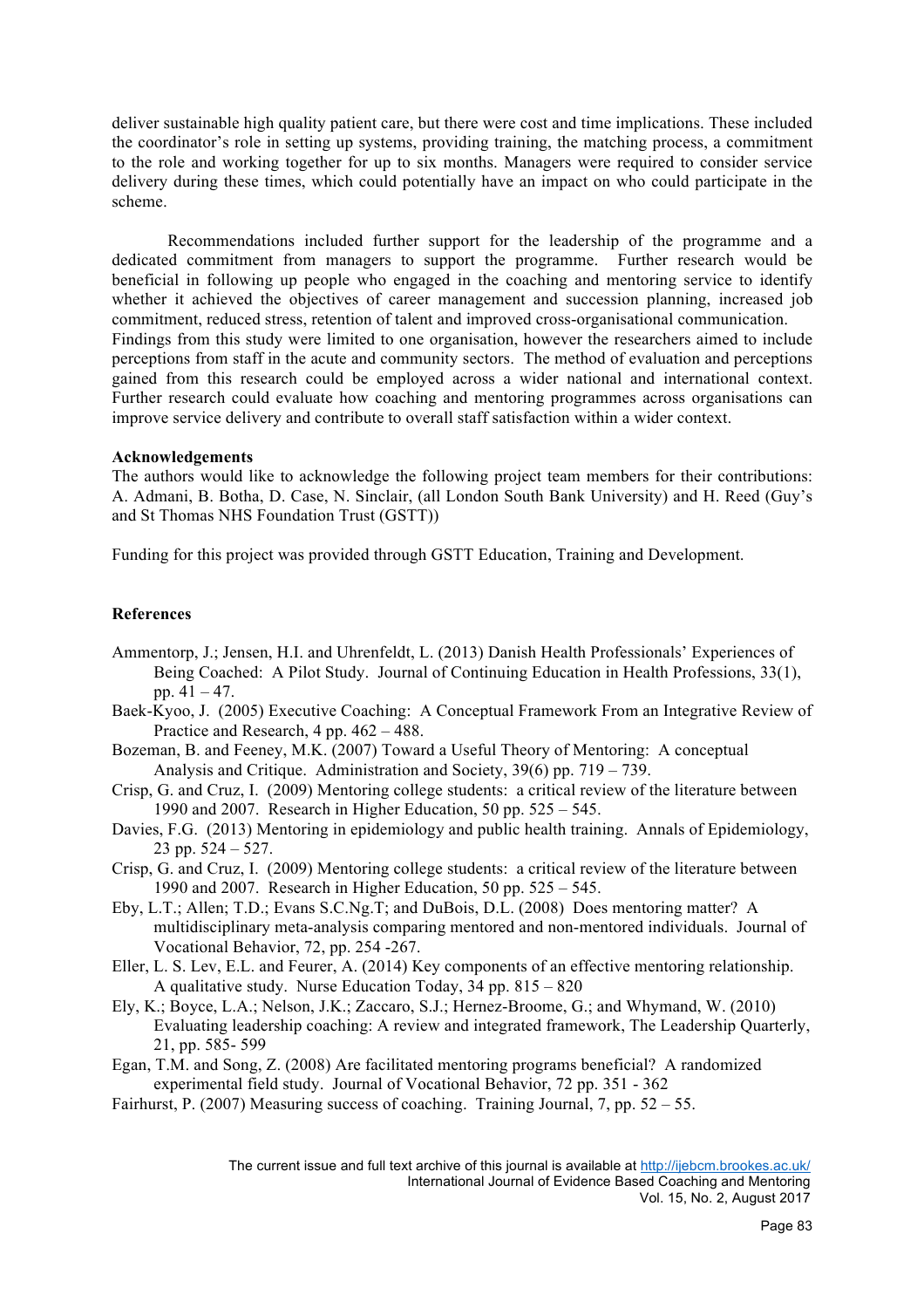- Ghosh, R. and Reio, T.G. Jr. (2013) Career benefits associated with mentoring for mentors: A metaanalysis. Journal of Vocational Behavior, 83, pp. 106 – 116
- Gist, M.E. and Mitchell, T.R. (1992) Self-efficacy: A theoretical analysis of its determinant and malleability. Academic Management Review, 17 pp. 183 – 211
- Gray, David E. (2004) Principles and processes in coaching evaluation. The International Journal of Mentoring and Coaching, 2 (2). pp. 1-7. ISSN 1815-804X
- Greenwood, N. and Habibi, R. (2014) Carer mentoring: A mixed methods investigation of carer mentoring and service. International Journal of Nursing Studies, 51 pp. 359 – 369.
- Hayes, E. and Kalmakis, K.A. (2007) From the sidelines: Coaching as a nurse practitioner strategy for improving health outcomes. Journal of American Academy of Nurse Practitioners, 19 pp. 555 – 562.
- Hubbard, C.; Halcomb, K.; Foley, B. and Roberts, B. (2010) Mentoring: A nurse educator survey. Teaching and Learning in Nursing, 5 pp. 139 - 142
- Kvale, S. and Brinkman, S. (2009) InterViews: Learning the Craft of Qualitative Research Interviewing. London: Sage Publications.
- Leonard-Cross, E. (2010) Developmental coaching: Business benefit fact or fad? An evaluative study to explore the impact of coaching in the workplace. International Coaching Psychology Review,  $5(1)$  pp.  $36 - 47$ .
- Lincoln YS, Guba EG (1985) *Naturalistic Inquiry*. Sage Publications, Newbury Park CA.
- McNally, K. and Lukens, R. (2006) Leadership Development. The Journal of Nursing Administration, 36(3) pp. 155 – 161.
- National Health Service (NHS) Leadership Academy (2011). Clinical Leadership Competency Framework – NHS. [Online] Available at: www.leadershipacademy.nhs.uk/.../NHSLeadership-Leadership-Framework [Accessed 19 September 2014]
- Pan, W. Sun, L. and Hau Siu Chow, I. (2011) The impact of supervisory mentoring on persona learning and career outcomes: The dual moderating effect of self-efficacy. Journal of Vocational Behavior, 78, pp. 264 - 273
- Passmore, J. and Fillery-Travis, A. (2011) A critical review of executive coaching research: a decade of progress and what is to come. Coaching: An International Journal of Theory, Research and Practice,  $4(2)$  pp.  $70 - 88$ .
- Paton, D.; Fealy, G.; McNamara, M.; Casey, M.; OConner, T.; Doyle, L. and Quinlan, C. (2014) Individual level outcomes from a national clinical leadership development programme, Contemporary Nurse,  $45(1)$  pp.  $56-63$
- Russell, J.E.A. and Adams, D.M. (1997). The changing nature of mentoring in organizations: An introduction to the special issue of mentoring in organizations. Journal of Vocational Behavior, 51, pp.  $1 - 4$ .
- Rizzo, J. R.; House, R.J. and Lirtzman, S.I. (1970) Role conflict and ambiguity in complex organizations. Administrative Science Quarterly, 15, pp. 150 – 163.
- Salter, T. (2014) Mentor and coach: Disciplinary, interdisciplinary and multidisciplinary approaches. International Journal of Evidence Based Coaching and Mentoring, 8 pp. 1 - 8
- Sinclair, A.; Fairhurst, P.; Carter, A. and Miller, L. (2007) Evaluation of Coaching in the NHS. Report 455. The Institute for Employment Studies. [Online] Available at: http://www.employment-studies.co.uk/pubs/report.php?id=nhsi\_0408 [Accessed: 15 September 2014]
- Siu, G. P. and Sivan, A. (2011) Mentoring experiences of psychiatric nurses: From acquaintance to affirmation. Nurse Education Today, 31 pp: 797 – 802.
- Smith, C. and Boyd, P. (2012) Becoming and academic: The reconstruction of identity by recently appointed lecturer in nursing, midwifery and allied health professions. Innovations in Education and Teaching International,  $49$ , pp.  $63 - 72$ .